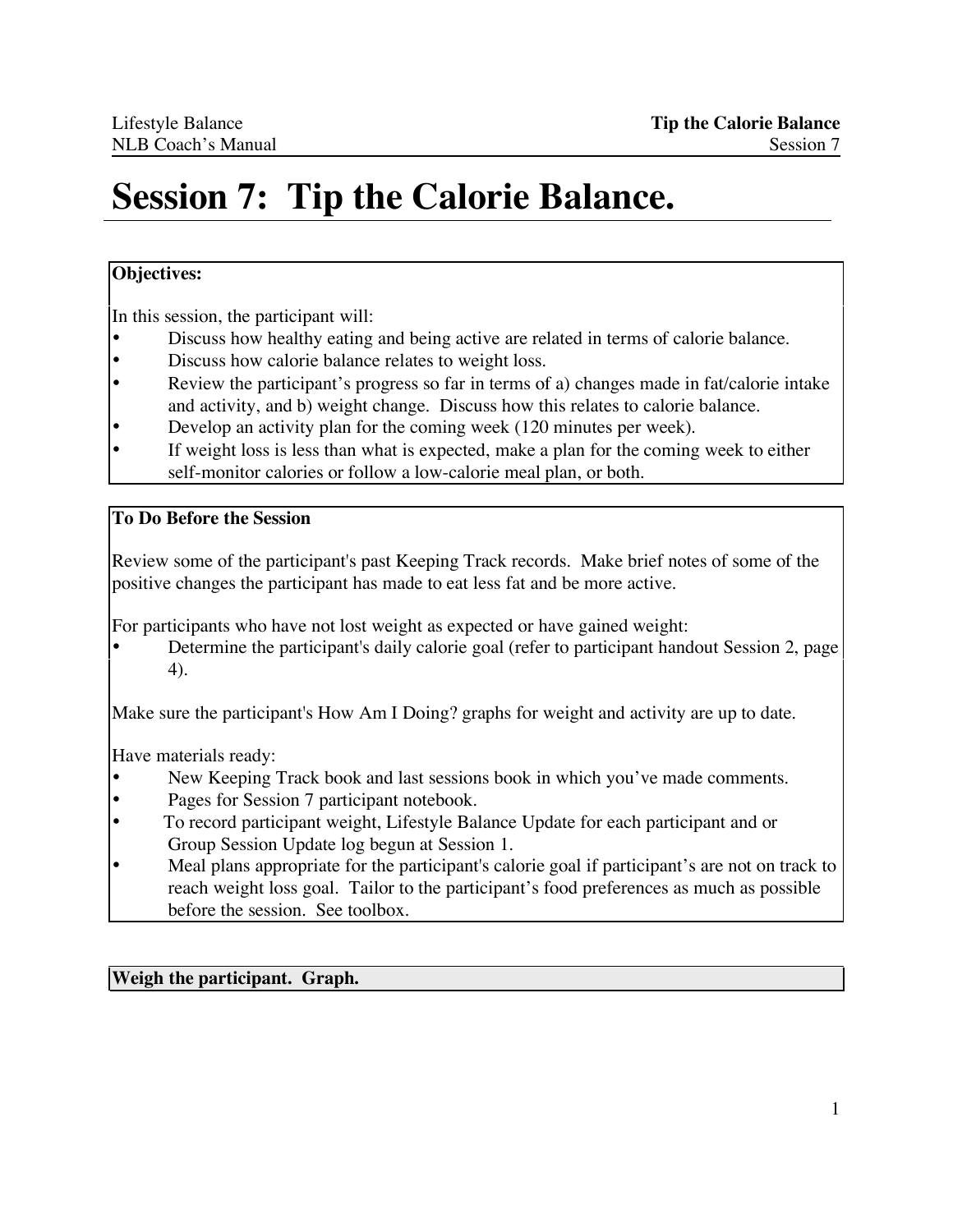#### **Receive and review Keeping Track records. Discuss successes and difficulties in meeting the study goals. Review the last session, including home activities. Graph activity.**

Did you have any trouble Keeping Track last week? Were you able to stay under your fat gram budget? Reach your goal for physical activity? (Graph activity.)

Were you able to get rid of the problem food cue and add the positive cue for being more active? What problems did you have? What could you do differently next week?Praise all progress, no matter how small. Discuss barriers and problem solve with the participant.

#### **Explain how healthy eating and being active are related in terms of calorie balance.**

Everything we've covered so far fits together. It fits together because of what's called the "calorie balance." That's what we'll talk about today.

We've said many times that the Lifestyle Balance Program involves **two kinds of lifestyle changes:**

- 1. Healthy eating. This includes eating less fat and more grains, vegetables, and fruits, and
- 2. Being active.

These changes are important in and of themselves. They may prevent diabetes and lower your risk of other diseases. They are also important because they're **both related to weight loss** and that's because of what's called "**calorie balance.**"

Calorie balance is the balance between the calories (or energy) you take in by eating and the calories (or energy) you use up by being active.

When you eat **food,** you take in calories or energy.

- Calories in food come from **fat, carbohydrates (starches, sugar), protein, or alcohol.** Other ingredients in food, like vitamins, minerals, and fiber, don't have calories. (For example, green leafy vegetables are mostly vitamins, minerals, and fiber--and they have very few calories).
- The **number of calories in any food you eat depends on what's in that food. Fat is the most concentrated in calories, with 9 calories per gram.** That's more than twice the number of calories in starches, sugars, or proteins, and even more than alcohol. So foods that are high in fat are high in calories. That's one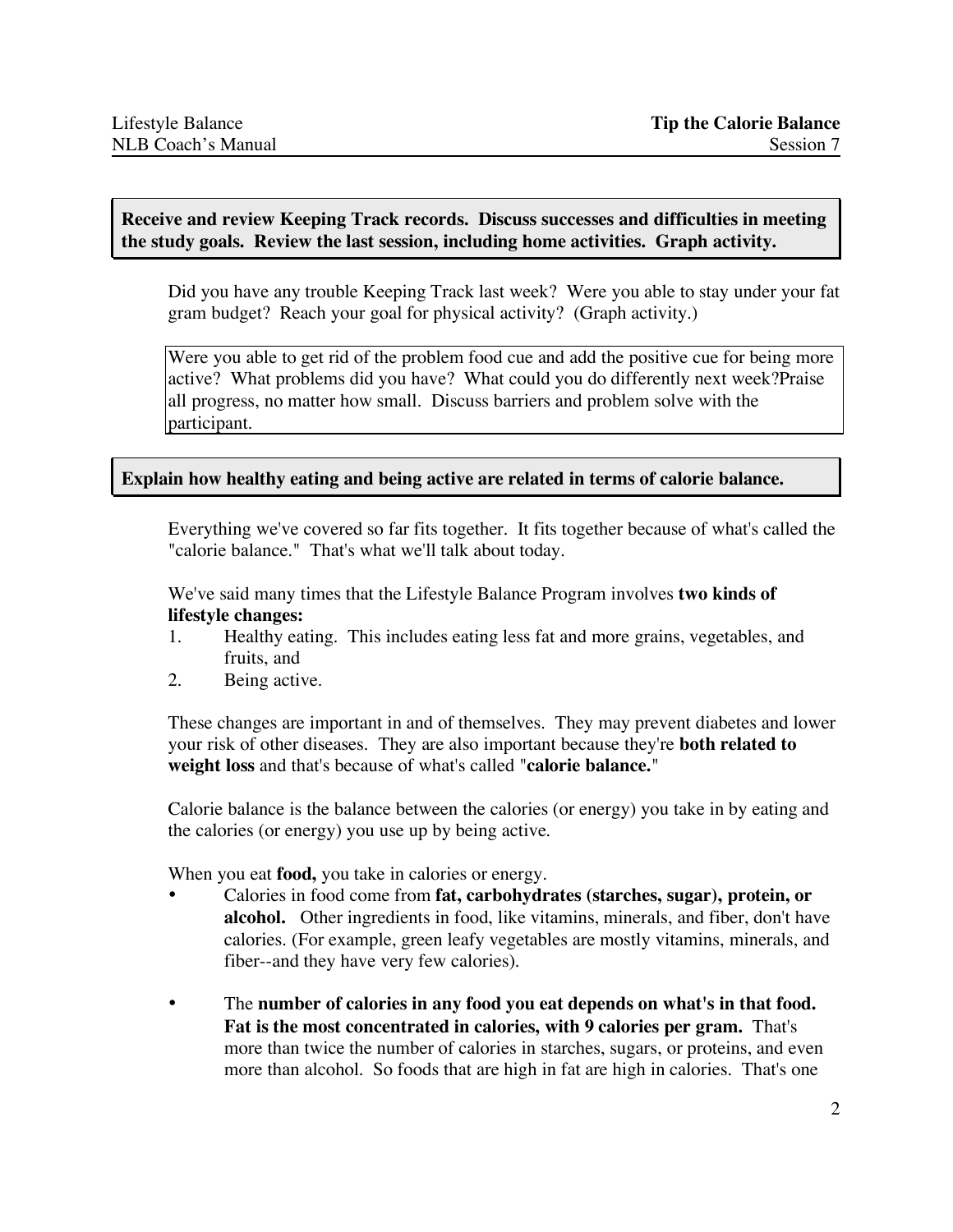important reason why our emphasis has been on eating less fat.

For example, many people think of meats as being "pure protein" but actually most meats contain protein plus a lot of fat, which is where most of the calories in meats come from.

Calories also measure the energy you **use up**.

- You use calories **for just staying alive** (like breathing) and **by any activity** you do.
- The **number of calories you use** in a certain activity depends on several things, including the type of activity, the amount of time you are active, and how much you weigh (basically, the amount of energy used is determined by the amount of weight carried and the distance over which you carry it. When you walk a mile, for example, you are carrying a lot of weight (your body) over a long distance (1 mile).
- In general, a good **rule of thumb** to remember is that **1 mile of brisk walking (which takes most people about 15 to 20 minutes) uses about 100 calories.** This is a rough estimate.

Note: This rule of thumb is based on a 160-pound person and is only a rough estimate of any one participant's caloric expenditure.

If the participant is doing a different type of planned activity, check with the exercise physiologist on staff to convert minutes or distance into calories.

#### **Explain how calorie balance is related to weight loss.**

Your **weight** is determined by the **balance between food (calories in) and activity (calories out).**

Let's look at four ways the calorie balance can work.

- 1. Your weight can **stay the same**. In this case, "calories in" from food equal "calories out" from activity. Food and activity are at about the same level on both sides of the scale.
- 2. Second, you can **gain weight**. In this case, "calories in" from food are higher than "calories out" from activity. Either calories have increased or activity has decreased or both. The balance has tipped this way *[indicate direction of balance]*.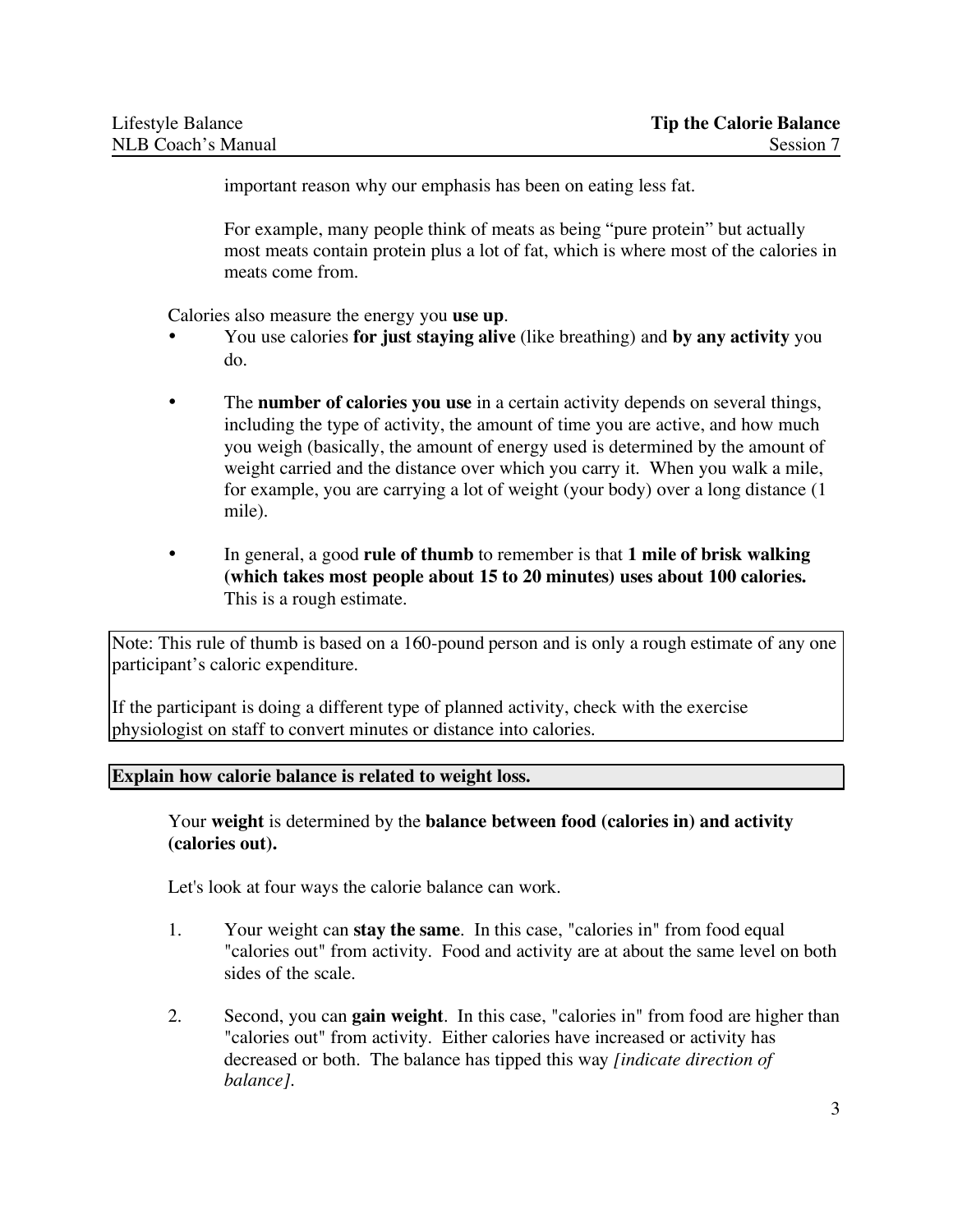- 3. Third, you can **lose weight.** "Calories in" from food are lighter than "calories out" from activity. You've eaten less food (by less I mean fewer calories, not less in volume--remember, we said early in the program that you can actually eat more food for the same number of calories by eating lower-fat foods), or you've done more activity, or both. The best way to lose weight is to do **both** at the same time and **really tip the balance** this way *[indicate direction].*
- 4. And finally, you can reach a **new balance at a new weight.** You have developed new food habits and new activity habits and they are balanced again. This is what happens when you lose weight and keep it off. You've reached a new balance over time.

The important thing to **remember** is that:

- **Food and activity work together** to determine how much you weigh.
- To lose weight, it's **best to eat less** *and* **be more active.** That way, you are changing both sides of the energy balance at once. **By TIPPING the balance, you can lose the weight you want.**
- Then, over time, you can reach a new balance at a new, lower weight. We will help you to **make the changes part of your lifestyle, so you will keep the weight off.**

**Explain calorie requirements for weight loss.**

**How much do you need to tip the balance** in order to lose weight?

The number of calories you need to eat, or the amount of activity you need to do, varies from person to person. But in general, there is a formula we can use. It's based on two facts:

- **1 pound of body fat stores about 3,500 calories,** and
- **Slow, steady weight loss (1 to 2 pounds or so a week) is the best way to lose body fat.** (Quick losses of large amounts of weight can mean that water or muscle are being lost rather than fat, and that's unhealthy.)

So **to lose 1 pound in a week, you need to tip your energy balance by 3,500 calories** in the week. Or 500 calories each day for 7 days. Or to lose 1-1/2 pounds in a week, you need to tip your energy balance by 5,250 calories in the week. Or 750 calories each day for 7 days. For a 2-pound weight loss per week, you need to tip the balance by 7,000 calories in the week, or 1,000 per day.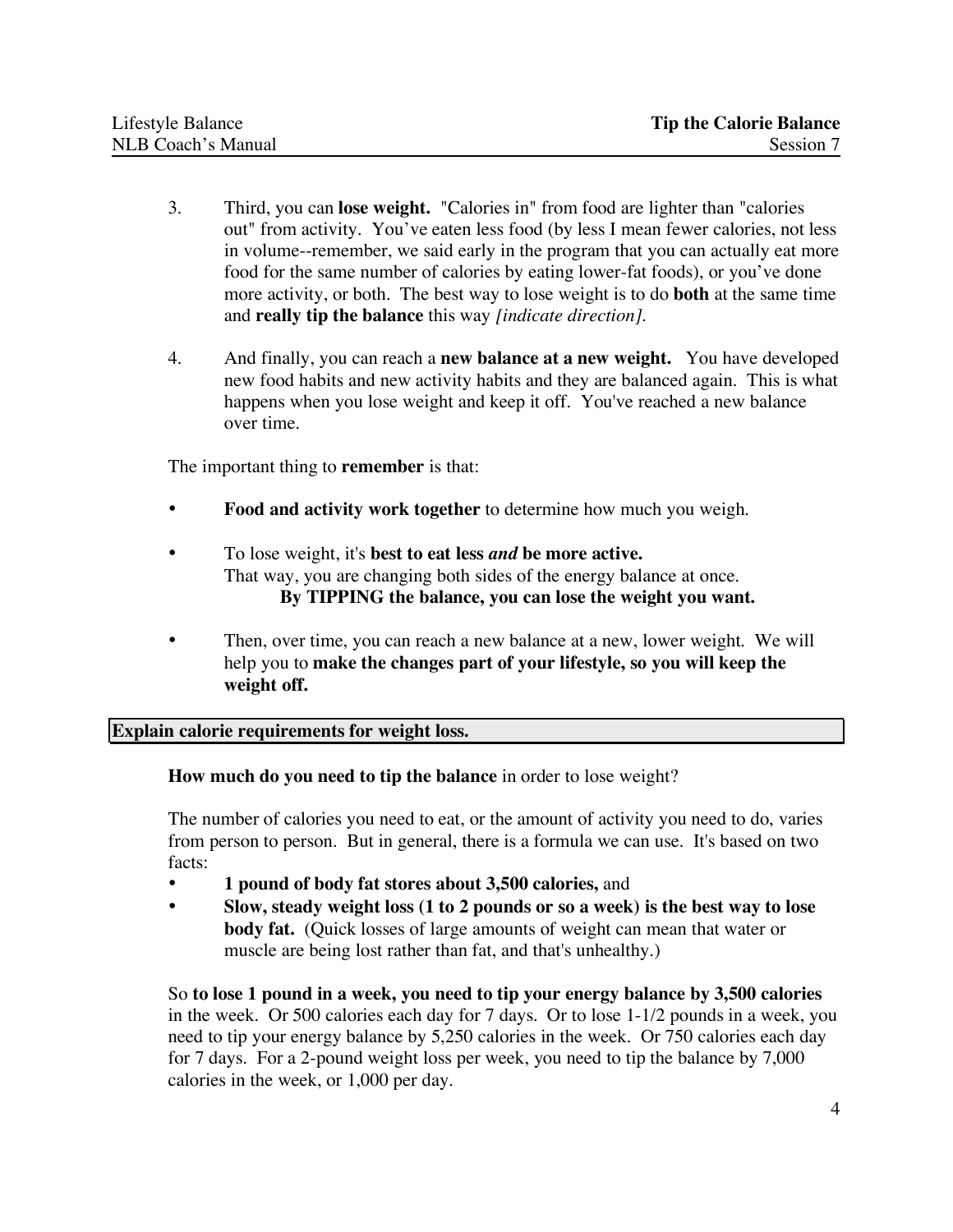Again, for weight loss, the best way to tip the balance is to change both food **and** activity.

**Review the participant's progress so far in terms of a) changes made in fat/calorie intake and activity, and b) weight change. Discuss how this relates to calorie balance.**

Now let's take a minute to review some of the **changes you've made so far** on both sides of the balance.

• First, **what changes have you made to be more active**? We've talked about increasing both planned activity, the kind you've been recording in your Keeping Track books, and lifestyle activity, like taking the stairs instead of an elevator.

Briefly record on the work sheet some of the changes made by the participant. Praise and encourage the maintenance of these changes.

• **What changes have you made to eat less fat (and fewer calories)?** We've focused on eating less fat because fat is the most concentrated source of calories.

Briefly record on the work sheet some of the changes made by the participant. Praise and encourage the maintenance of these changes.

#### **Have these changes tipped the calorie balance?**

The answer is in how the scale has responded.

- At the **start of the Lifestyle Balance program, you weighed** ... *(refer to the How Am I Doing? graph for weight at randomization visit and record that weight on the work sheet).*
- **Your weight now is...** (record on work sheet).
- And **we expected your weight by this time would be ...** *(record the weight indicated on the graph by the expected weight loss line at this week).*

#### **So you have ...**

Check one of the three boxes on the work sheet. Be as positive as possible, stressing the accomplishments the participant has made so far, no matter how small, and express your confidence in the participant's future success.

#### **Stayed at the same weight, or gained weight.**

• To lose weight, you need to try something else to tip the calorie balance. We'll work together to find out what will work better for you.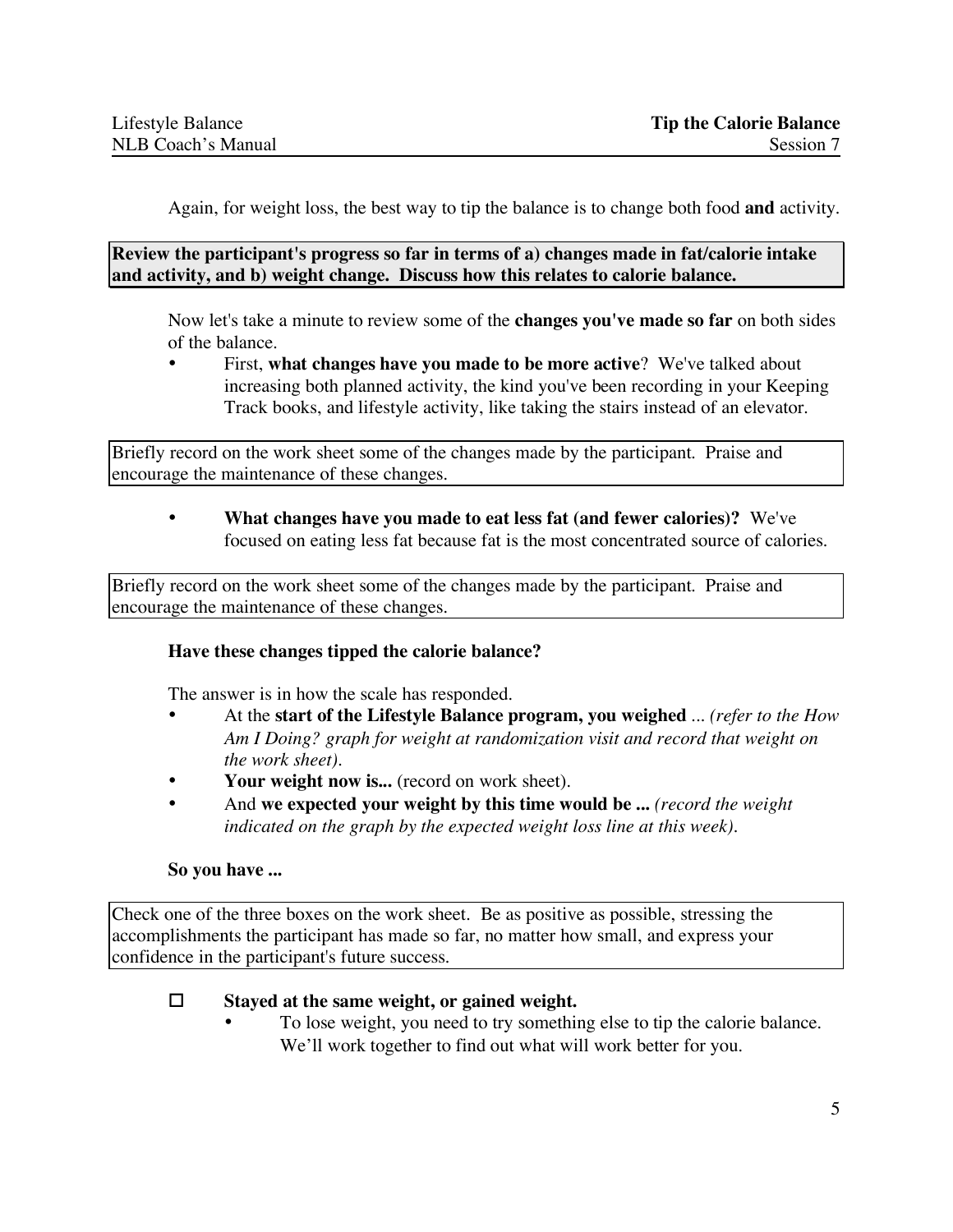#### **Lost some weight, but not as much as expected.**

- Good. You've made some progress.
- To lose more weight, you need to try something else to tip the calorie balance *further.*

#### **Lost as much weight as expected (or more).**

- Great! You've tipped the calorie balance.
- If you keep tipping the balance, you will keep losing weight.

#### **Develop an activity plan for the coming week.**

For next week:

Continue to keep track of your weight, eating, and activity. Be active for **.**

Fill in the blank on the work sheet, depending on how active the participant has been until this point. For most participants the goal should be **120 minutes** per week.

By doing more activity, you will use more calories.

As before, try setting aside one block of time each day, or look for 10 to 15 minutes that open up during the day and use them to be active. Include the Lifestyle Balance activity sessions. And plan other activities you LIKE to do. *[Complete the chart.]*

• **Make active lifestyle choices throughout the day.** As we've said before, every minute of activity is helpful. Standing uses more calories than sitting; walking uses more calories than standing; and so on. So keep moving as much as you can.

What are some of the active choices you plan to make this week? *[Fill in the blank.]*

**If weight loss has not been as expected, make a plan for the coming week to either selfmonitor calories or follow a low-calorie meal plan, or both.**

The following is a requirement for participants who have not lost as much weight as expected. It is an option for successful participants who want to lose more weight or express an interest in learning more about the calorie content of foods.

• And **to tip the calorie balance further, one of two things will be helpful:**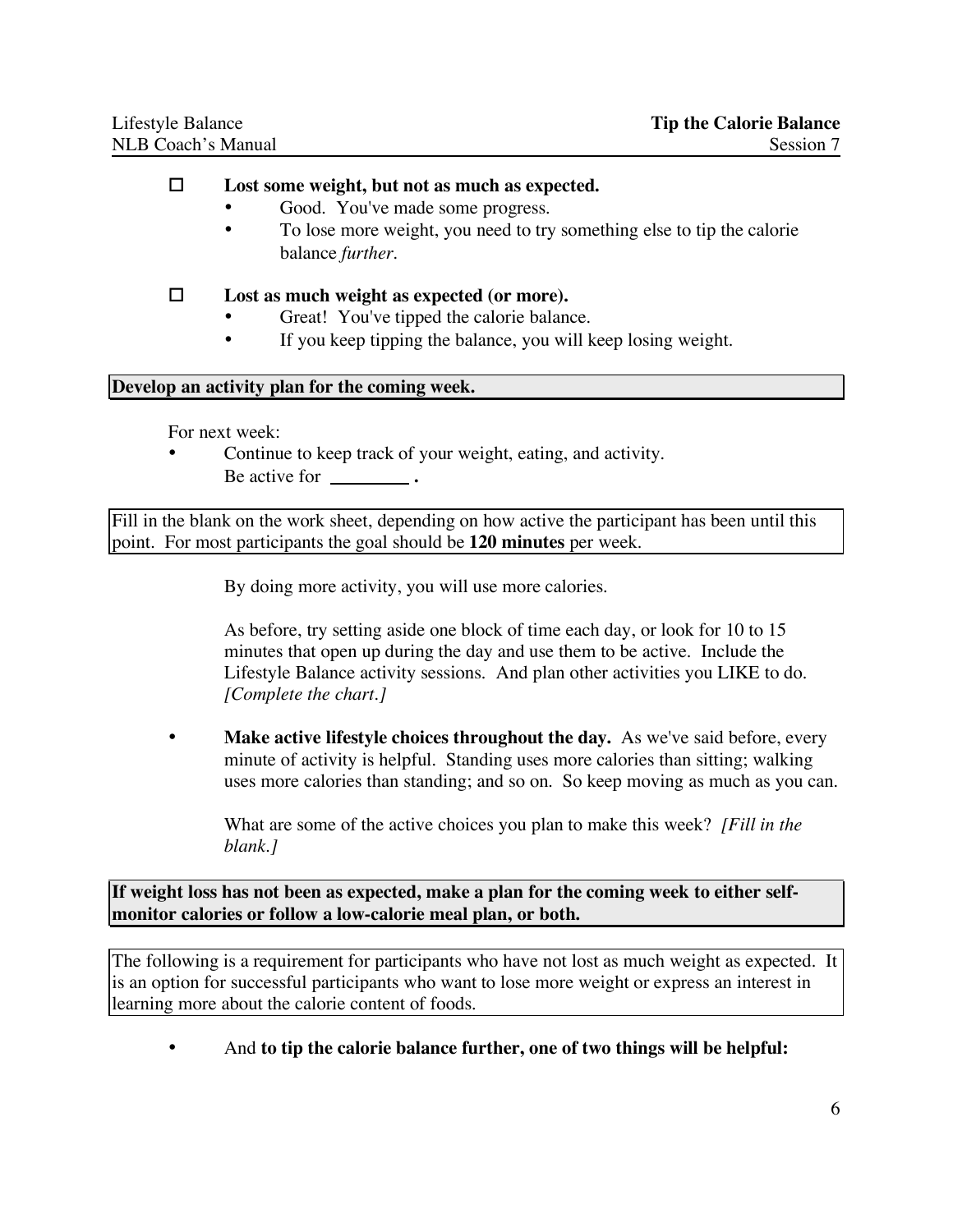#### **Keep track of calories every day, just like you've done for fat grams.**

Sometimes it isn't enough to just look at fat grams. You may be eating some foods that are relatively low in fat but still high in calories. (For example, many of the new fat-free frozen desserts and cookies are just as high (or higher) in calories than the original versions because of added sugar.) Or you may be eating large enough portions of some foods that the calories are adding up. By keeping track of calories, you'll learn which foods are highest in calories and find ways to save calories. So this week, we want you to look up the calories in every food you eat, just like you've been looking up the fat grams.

**Try to stay under calories each day.** You should lose weight if you eat that number of calories. Also,

- Watch out for the foods that are high in calories.
- Be sure to record *everything.*
- And watch portion sizes.

Or it might be most helpful for you to:

## **Follow a meal plan for calories per day.**

A meal plan is a model or good example of what to eat. A meal plan will:

- **Show you exactly what foods and amounts to eat.** You won't be faced with a lot of decisions and temptations about food.
- A meal plan will also **make it easier for you to record what you eat.** In fact, if you follow the meal plan *exactly*, you won't need to record anything.

Which do you think would be most helpful, keeping track of calories or following a meal plan? Or would you like to try both?

Check the box or boxes on the work sheet.

- If applicable, give the participant the appropriate meal plans. Tailor the meal plan to suit the participant's food preferences, and answer any questions or concerns the participant has regarding following the meal plans as closely as possible for the coming week. Present the meal plan as a flexible model from which the participant can develop an individualized eating style, rather than as a rigid prescription. (See How to Use the Lifestyle Balance Meal Plans for further information on how to introduce the meal plans to participants.)
- With some participants, you may need to practice calorie monitoring using an example and/or briefly double-check and correct portion estimation skills using food models.